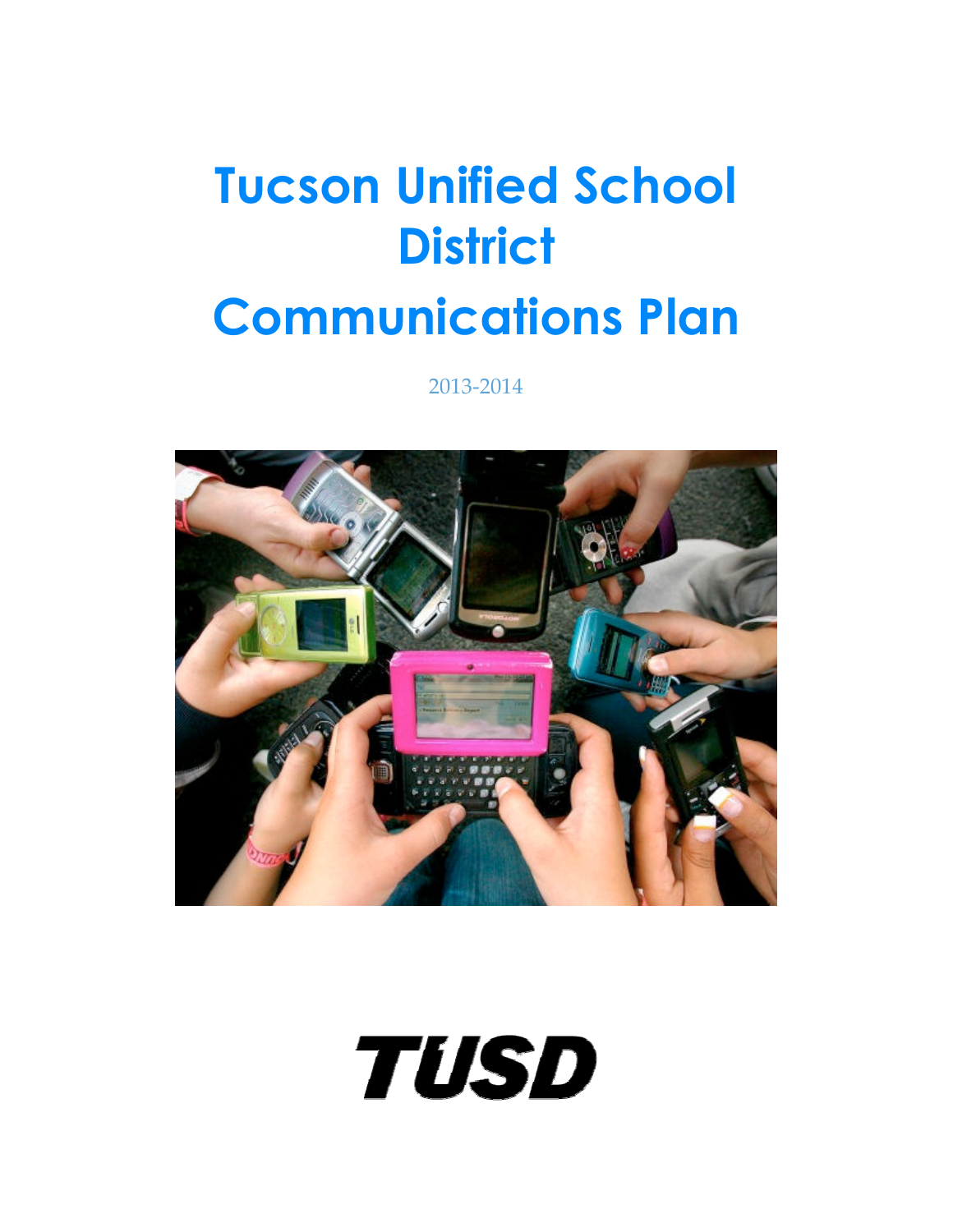

# **Our challenge**

Tucson Unified School District is committed to honest, transparent, and consistent communications with our stakeholders. We have substantial and diverse outreach needs similar to any large organization whose mission includes meeting the expectations of multiple audiences.

The act of communicating means different things to different people. For example:

• A parent who wants to know how to access their child's grades online and reach a teacher to ask questions.

- The student who needs academic resources to excel and avenues to discover additional opportunities that enhances the ability to learn.
- An employee who needs to find out when the next training session will be held and what is expected of them.

• An interested taxpayer who is seeking details on how bond dollars have been spent before deciding on how to vote in the upcoming bond election.

• The marketing team that is eager to increase enrollment by promoting the value of magnet schools.

Whatever the need, the onus of ensuring that TUSD structures a viable, sustainable, and credible communications system falls not only on the Communications Department but on leadership throughout the district.

A communications system is only as good as the commitment to contribute to its success. Planning for and requiring shared responsibility will ensure a system that is worthy of a leading organization and meets the needs of our stakeholders.

We must not take communications for granted. Providing frequent, clear and results-driven communications is the key to fostering trust and increased loyalty to the district. An absence of information creates a void where individuals and the community fill in the blanks with determinations of their own – more often than not, resulting in misperceptions and destructive opinions.

We allow for communications that are reactive when appropriate. But, the goal is to establish a district-wide communication style that is both proactive and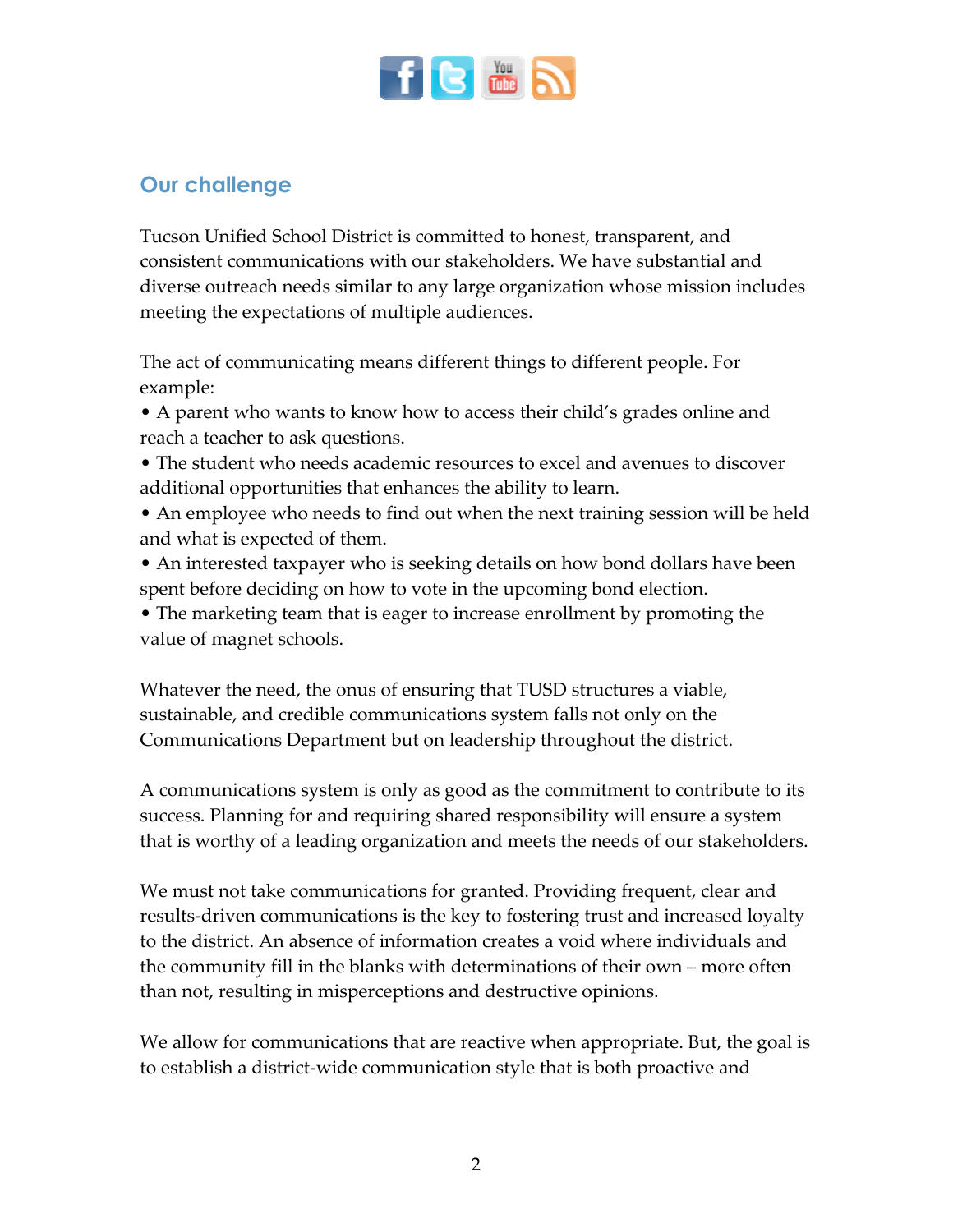interactive. We will lead with our message, encourage conversation, seek feedback from our constituents, and measure our progress.

TUSD communications is about delivering the right message, to the right audience, at the right time. To this end, we must stay focused on the needs of internal audiences, external audiences and the target groups among them.

To get started, we must build an infrastructure that will allow robust communications, reach to our customers, and be sustainable through districtwide participation.

# **Communication Goals**

## **The Communications Department will provide leadership and counsel to accomplish the following goals:**

1. Develop and maintain positive relationships with all stakeholders to strengthen support of the district.

2. Create key messages and talking points to establish "one voice" for the district.

- 3. Establish brand identity for the district and build on that image and reputation.
- 4. Improve community engagement through consistent and dynamic interaction.

5. Support customer service needs through robust information channels and printed materials.

6. Maintain proactive media relations to enhance the district's image on local, state and national levels.

7. Identify opportunities for public visibility through event participation.

8. Empower staff to improve interactions with our customers by coaching them on communication techniques and best practices.

9. Increase transparency to improve public perceptions about the district.

#### **Communications & Media Relations Department Staff**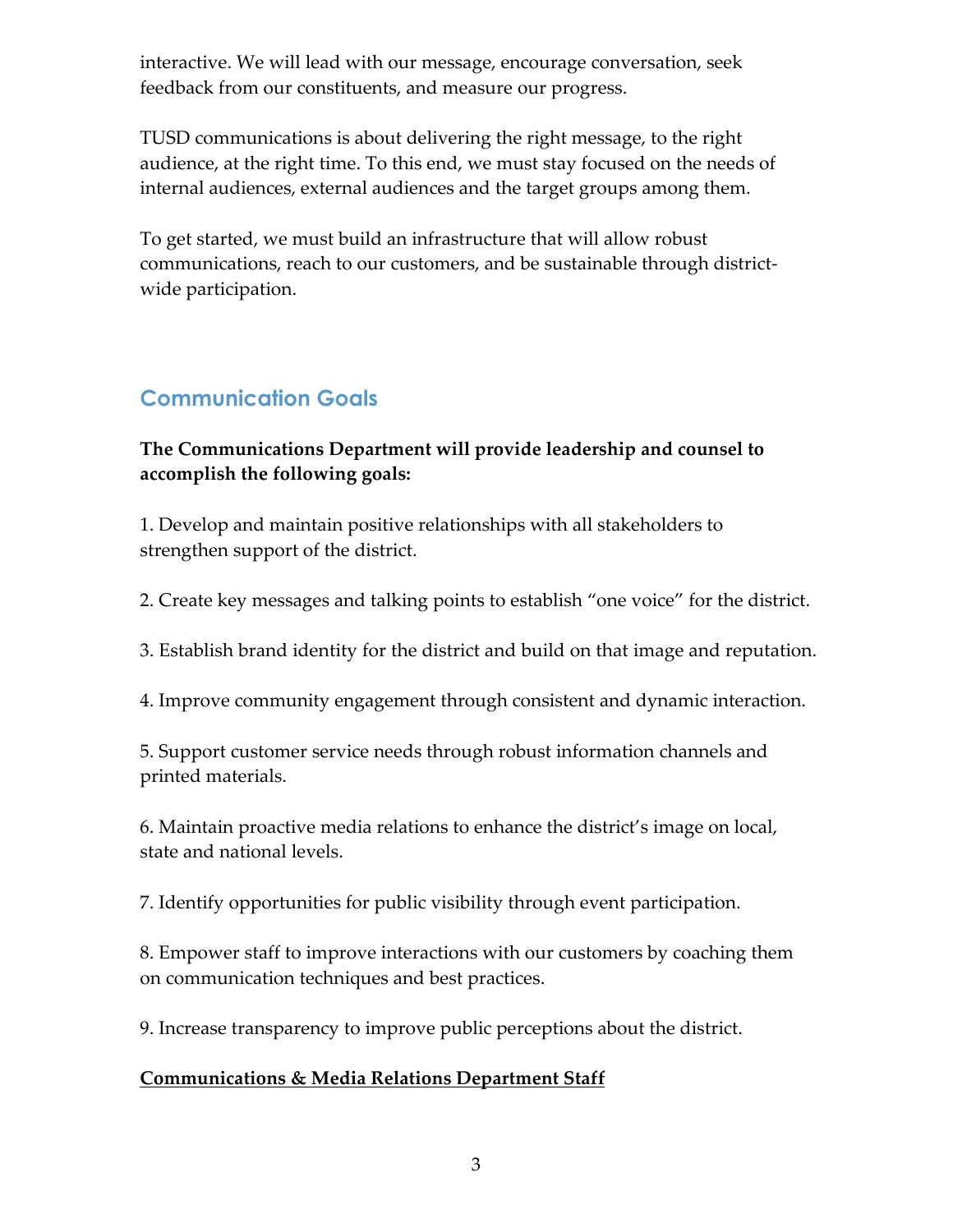**Director of Communications**  Cara Rene

**Video Producer**  Mary Canty

**Web Editor**  Cathy Thwing

**Graphic Designer & Photographer**  Jes Ruvalcaba

**Web Developer**  Donna Goble

**Multimedia Technician**  Andrea Marafino

# **External Communications**

**Information • Public relations • Reputation management • Partnerships**  We must build solid relationships with stakeholders to build a foundation of trust.

External communications is how we make the district visible to our community. We disseminate news of the district, market our programs, promote our image, provide reports, and ask our stakeholders to come along for the ride – stakeholders who ultimately will ask "what's in it for me?"

To maximize our chances of improving our dealings with our stakeholders, we must first embrace relationship building as the basis toward improving perceptions about the district.

## **To understand the scope of this necessity, it's vital we know our stakeholders and what we can do for them:**

#### **Parents**

Parents are our primary customers. They make the decisions about where to send their children to school, and have many available choices in the community including dozens of charter and private schools and other districts with open enrollment. Efforts must be initiated and maintained to address the decisionmaking process, including creating awareness, ensuring consideration of TUSD as an option, and attaining enrollment.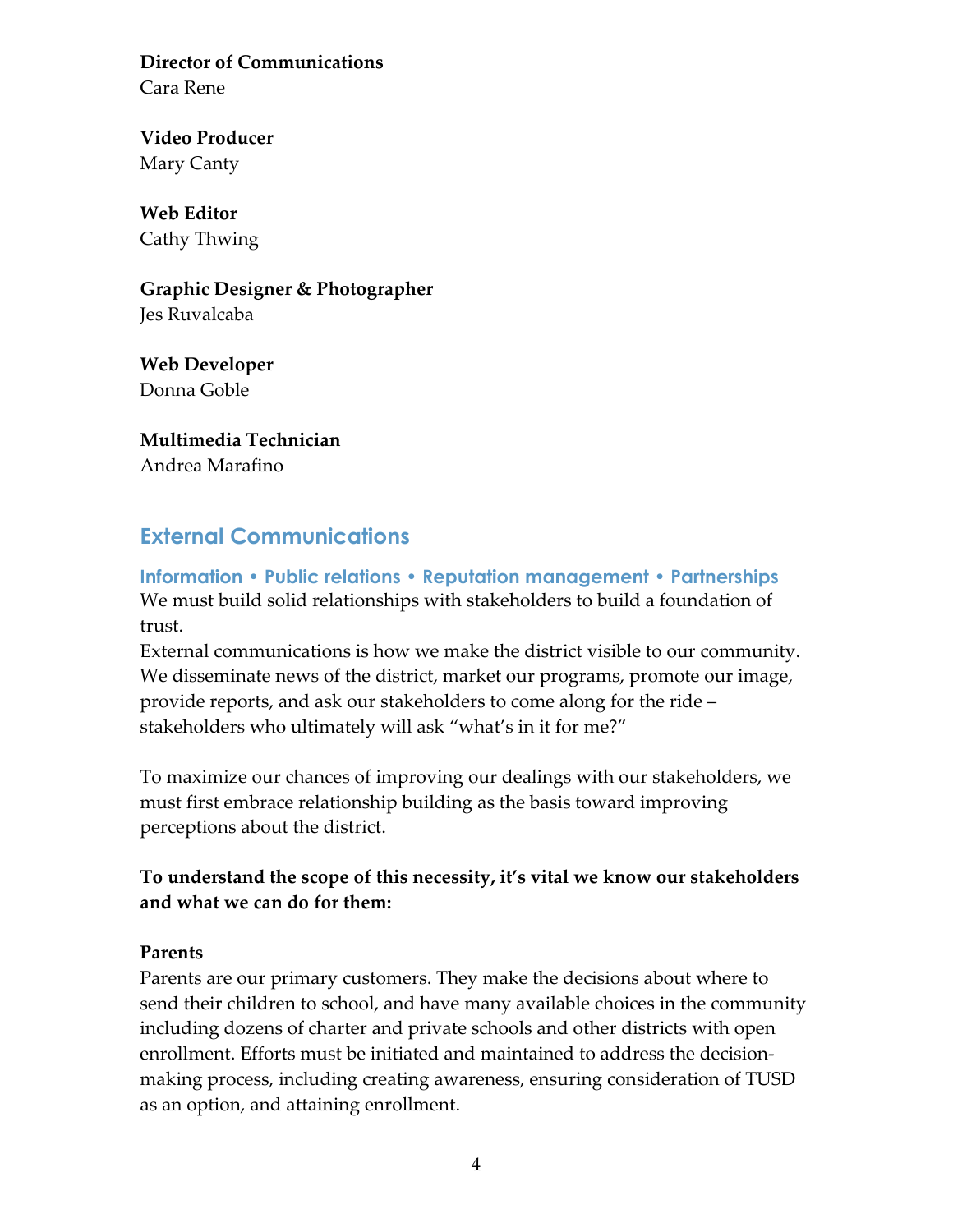As important constituents, parents deserve the highest level of customer service from the district. We must stay connected with them as their needs demand and must be proactive in our approach. A review of all ways we connect with parents is essential – taking the extra step to ensure our communications are friendly, clear, and timely.

#### **Recommended actions:**

• Evaluate readability and friendliness of all current form letters, documents, and other materials that are sent to parents. Update as needed for appropriateness.

• Collect email addresses, cell phone numbers and preferred mode of contact from all parents during registration to build substantial contact lists.

• Create a monthly district e-newsletter that features parent-centric information. Recruit TUSD parents to write columns or other content.

• Create an online interactive help center for parents– an information clearinghouse that aggregates must-have content and provides an avenue for direct contact with those who can react to the needs of parents.

• Develop a parent hotline to assist parents with information, questions, concerns, and other needs. Volunteers, such as retired teachers or other former employees, could help staff the hotline.

• Provide quarterly public forums where parents can meet with district and school officials.

• Produce a quarterly printed newsletter to ensure reach to the parents who may not have computer access at home.

## **Students**

TUSD has more than 50,000 students. The district's job is to educate our students and prepare them for their lives after graduation. Our students are also our youngest brand ambassadors and are a representation of their experience at TUSD.

We cannot underestimate the influence that students have on their parents when it comes to selecting a school or choosing a particular program. Providing students with age-appropriate content designed to inform them about available opportunities will support efforts to increase enrollment and increase satisfaction.

We must also acknowledge and celebrate student successes to reflect the quality of the work being done throughout the district and provide a venue for their voices.

## **Recommended actions:**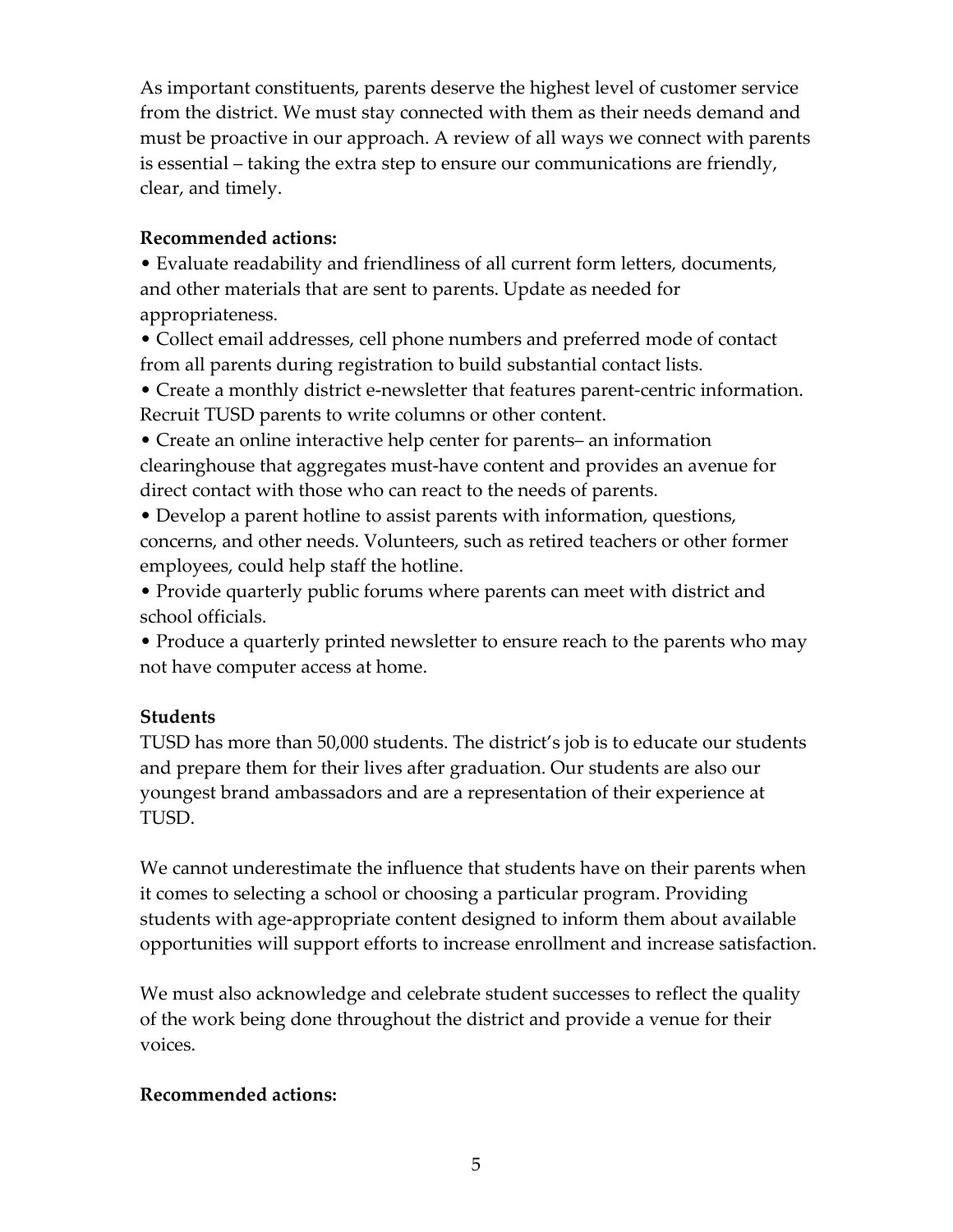**•** Attract students to the district through age-appropriate portals that provide information and outline opportunities for involvement.

**•** Develop a student-centric social media presence focused on dissemination of information and honoring TUSD students.

- **•** Develop a robust online resource center that features information on scholarships, internships, volunteer and summer job opportunities,
- Engage media students to help tell the stories of their schools.
- Celebrate student achievements through all available communication channels.

#### **School councils**

Community members and parents who are dedicated to the support and advocacy of the district and schools are a valuable constituent group often involved through school councils. We need to maintain open conversation with school councils, communicating often and proactively to get their feedback and keep them informed.

#### **Recommended actions:**

• Encourage council members to sign up for newsletters and social media channels.

- Include council members on news releases and other public information.
- Incorporate school council messages into district communications.

#### **Taxpayers/voters**

The general taxpayer may seem far removed from those knee-deep in the workings of the district. Yet taxpayers and voters develop perceptions about the value of the district to the community and our fiscal trustworthiness – perceptions that can impact the direction of the district for years to come.

#### **Recommended actions:**

• Develop a user-friendly web presence that presents budget information, bond project expenditures and tax credit spending, to show that tax dollars are being used wisely. Over-communicate news and information as needed for reaching our constituents.

• Develop themed bus tours to introduce the public to the district: historic schools, magnet schools, high schools, fine arts programs, etc.

#### **Community partners**

Organizations such as Educational Enrichment Foundation and Tucson Values Teachers exist for the sole purpose of aiding district families and teachers in the region. As partners, we should support their efforts by making their work visible and accessible to our community.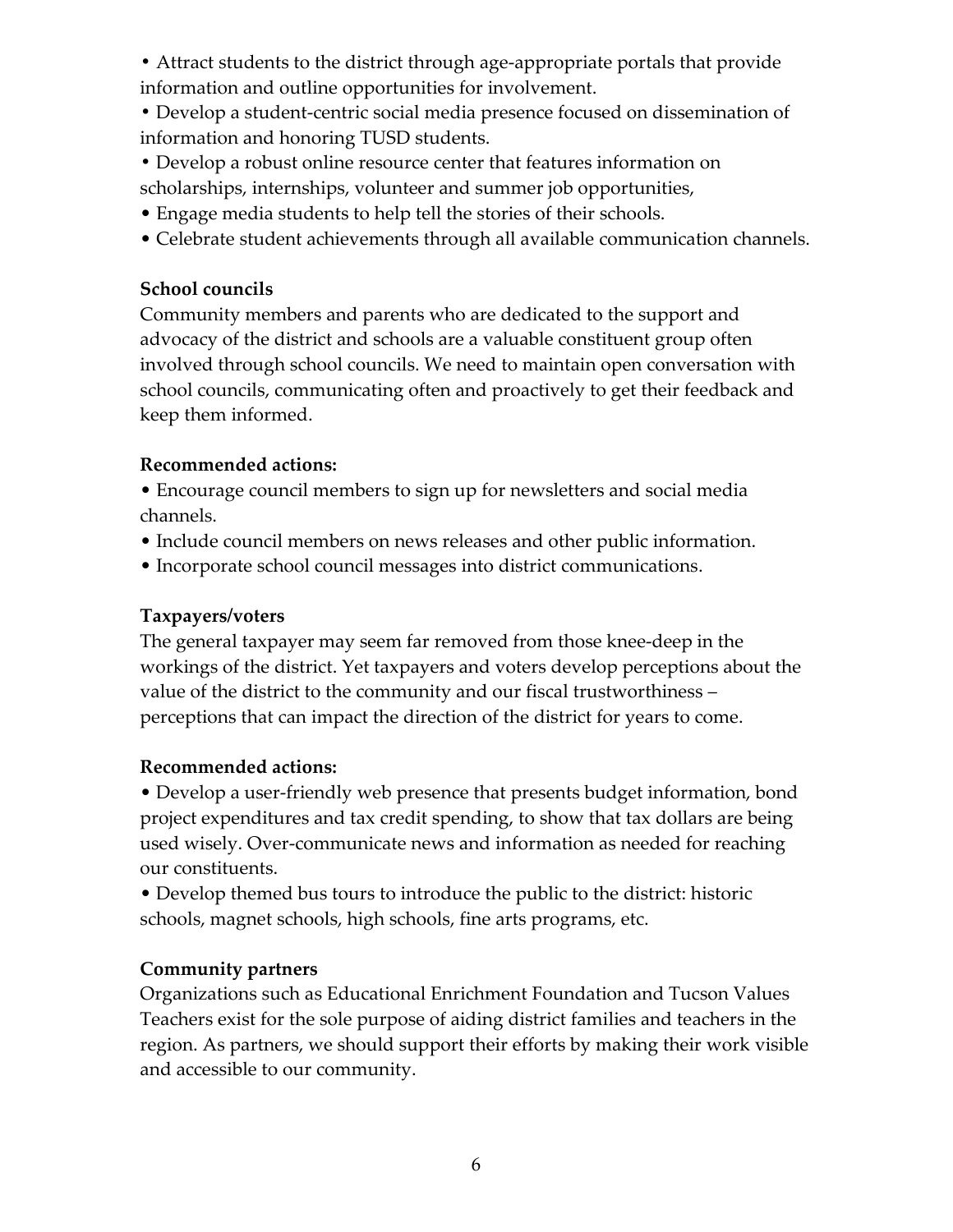#### **Recommended actions:**

- Create a visible place on the district website to feature our partners
- Link to partner newsletters as appropriate from district communications
- Develop new strategic partnerships that are supportive of district goals

#### **Business community**

Local businesses are the future employers of our graduates and rely on a strong public education system to grow a viable workforce and recruit workers to Tucson.

## **Recommended actions:**

- Recruit business leaders to mentor students on career opportunities
- Create a centralized database that features internships available to our students
- Engage business leaders to advocate on behalf of the district

## **Media**

Media relations is not about firing off a press release and hoping to see a good news story splashed across the front page or leading the 10 p.m. news. Media relations requires working the phones, meeting with reporters and editors, engaging in story placement techniques, and being accessible.

## **Recommended actions:**

• Establish a monthly district roundtable where media representatives are invited to learn about TUSD initiatives and programs. The district sets the agenda and allows media to ask questions and set up opportunities for interviews.

• Establish quarterly media bus tours to provide media representatives access to see bond projects, school programs, and a look inside the district's schools.

• Identify best opportunities with local media for consistent story placement/engagement, such as a weekly spot on news programs to reach target audiences.

## **Staff**

While staff is generally considered an internal audience, it's imperative to remember that our employees are community members that see the same news stories, marketing initiatives, and outreach efforts as everyone else. They will be influenced by what they see and that can impact whether they become ambassadors with positive messages to share or develop a negative perception.

## **Recommended actions:**

• Develop staff forums to facilitate an exchange of ideas and to attain feedback.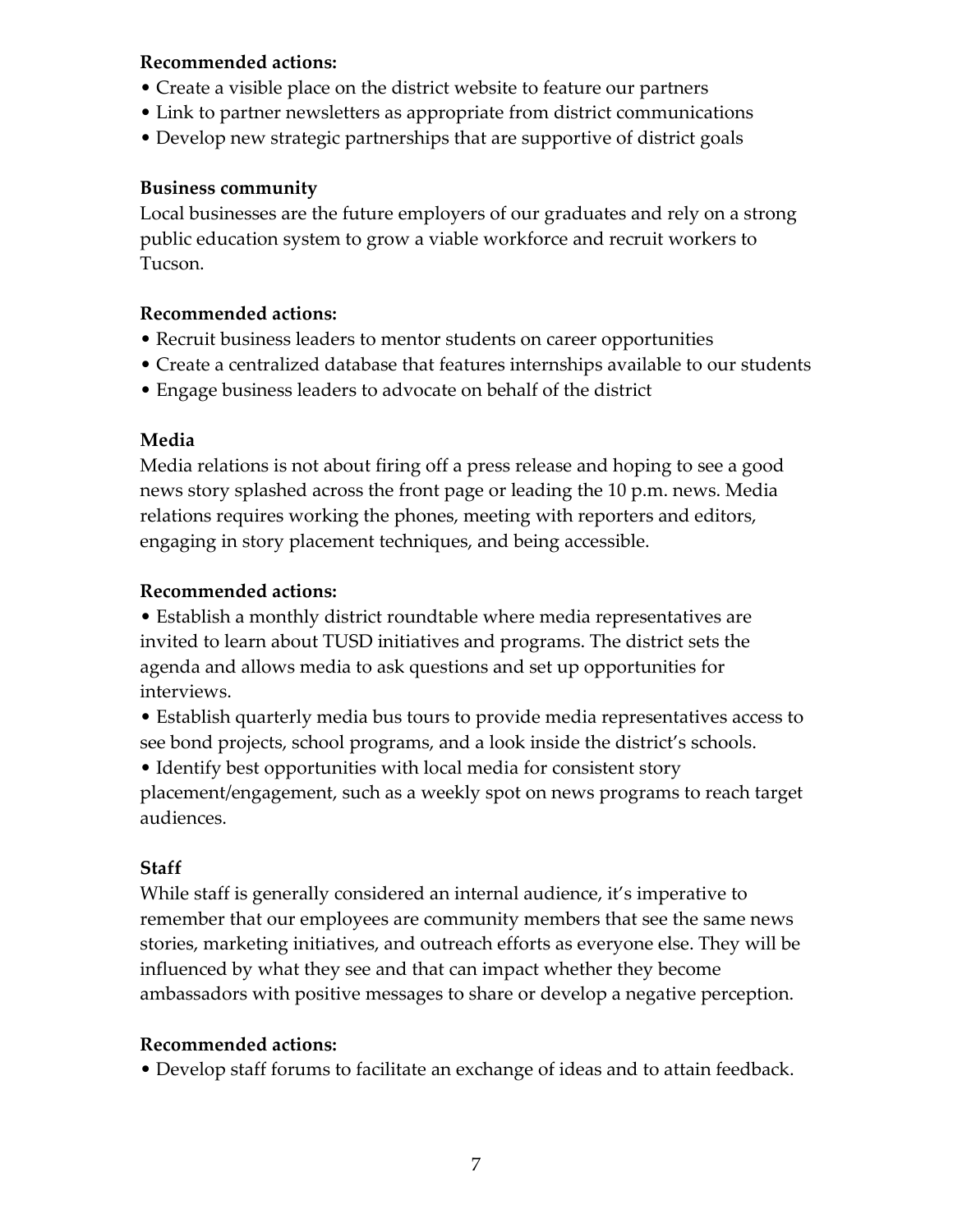• Develop staff-only web chats to increase interaction, idea generation, and problem solving.

#### **Crisis management**

TUSD should work with an outside entity to manage crisis communications. The district does not have the resources required to suitably handle such needs.

## **External Communication Channels**

There are numerous channels to use for storytelling and marketing needs. Here are a few that must be a regular part of our communications strategy: News releases (TV, radio, web, print) Letters to the editor Media tours District website School websites TUSD-TV Newsletters (digital and print) Social media (Facebook, Twitter, YouTube, Flickr, etc.) District events School events Community events School buses Schools marquees and exterior spaces

## **Measuring Results**

TUSD must begin to document activity to build a baseline from which to measure results in PR campaigns, marketing initiatives and general community outreach.

To assess our reach or level of success, we must do the following:

- After each campaign, sit down and review the results with parties involved.
- Assess if defined objectives and goals were achieved.
- Modify plans as appropriate.

# **Internal Communications**

## **Information • Connectedness • Understanding • Satisfaction**

We must develop consistent communications to foster confidence and a sense of belonging. Internal communications can run the gamut from large-scale distribution of official information to smaller, niche communications that are less formal and more akin to conversation around the dinner table. Both are necessary and appropriate as are the varying approaches that fall in between.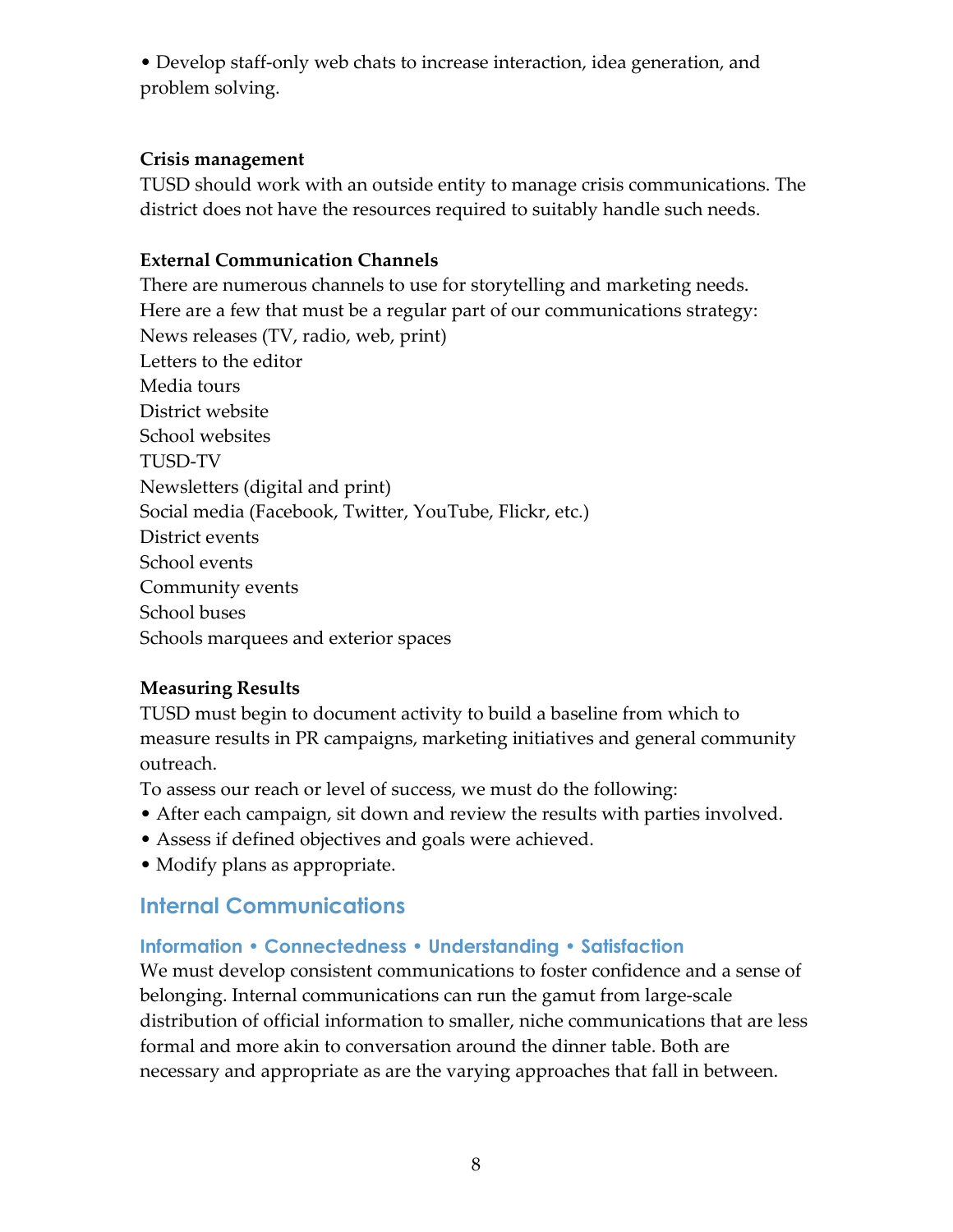Information exchange within an organization should be rooted in the familiarity of being part of the same team. Keeping a keen awareness that we are communicating

with our own – the people we value – should cultivate exchanges that develop a sense of connectedness, and, ultimately, satisfaction, for our staff.

Preparing employees to be well informed is not just about the delivery of information. The district must invest in quality customer service training for all staffers to support the conveyance of key messaging and talking points.

**Administrators** – Administrators are the leaders of our organization and therefore must lead by example in communicating with each other and with their staffs. Better utilizing of media channels for timely, clear information exchange will lay the groundwork for the expectations we have of others.

**Teachers** – Our teachers are the "face" of the district and the primary conduit of information about TUSD to parents. We must keep them informed, seek feedback from them on district initiatives, and solicit their suggestions for reaching parents.

**Staff** – Many employees in the district are not intuitive users of modern technology and media devices, but they deserve and require the same consistent level of communications to stay informed. While the district should embrace the digital realm as our primary communications strategy, we must not abandon alternative outreach methods so we can ensure all staff are part of the team and, therefore, well informed.

#### **Recommended actions:**

• All TUSD staff must be made aware that checking emails, letters, notices and other internal communications such as intranet messages is compulsory for their jobs.

• Provide training throughout the year in communications and accessing information, especially for those who are not familiar with the use of digital media.

• Empower departments and schools to develop talking points and marketing language that best reflects their mission and uniqueness in the TUSD system.

- Provide staff training in writing news releases and attracting media coverage.
- Develop more staff interaction events that focus on team building.

## **Internal Communication Channels**

There are numerous channels to use for information needs. Here are a few that must be a regular part of our communications strategy: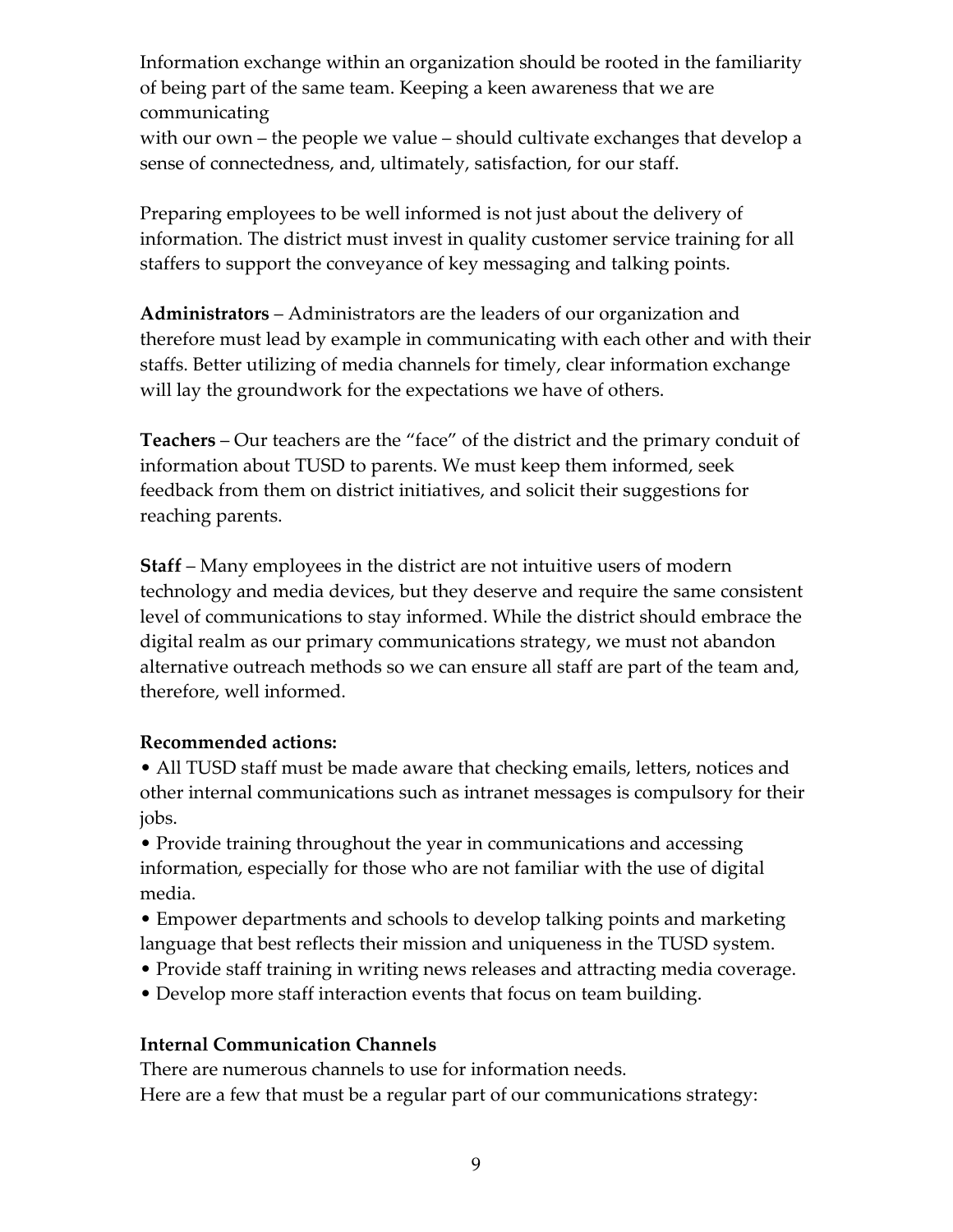District website School websites TUSD-TV Newsletters (digital and printed) Social media (Facebook, Twitter, YouTube, Flickr, etc.) Intranet Video conferencing Web chats Events Employees of the month awards Employees of the year awards Teacher of the Year awards

## **Let's go!**

#### **Establishing results-driven communications requires the following:**

#### **Leading with OUR message**

We must tell our own stories first and develop an information machine on our website.

#### **A Fresh TUSD Brand**

TUSD lacks brand identity. The proliferation of competing educational entities means our parents, our customers, have a crowded marketplace from which to choose the best option for their child. We are in a competition to increase our customer base and must develop a strong brand and market it broadly.

#### **Consistency**

There is inconsistency district-wide in email message taglines, business cards, websites, newsletters, and numerous other visual touch points. We need consistency to support the brand identity.

#### **Social Media**

The world communicates through social media and so must we. TUSD uses social media to promote achievements and events, but we must increase our efforts to include a focused marketing push for recruitment and to establish further reach to new audiences. The district should commit to allowing staff to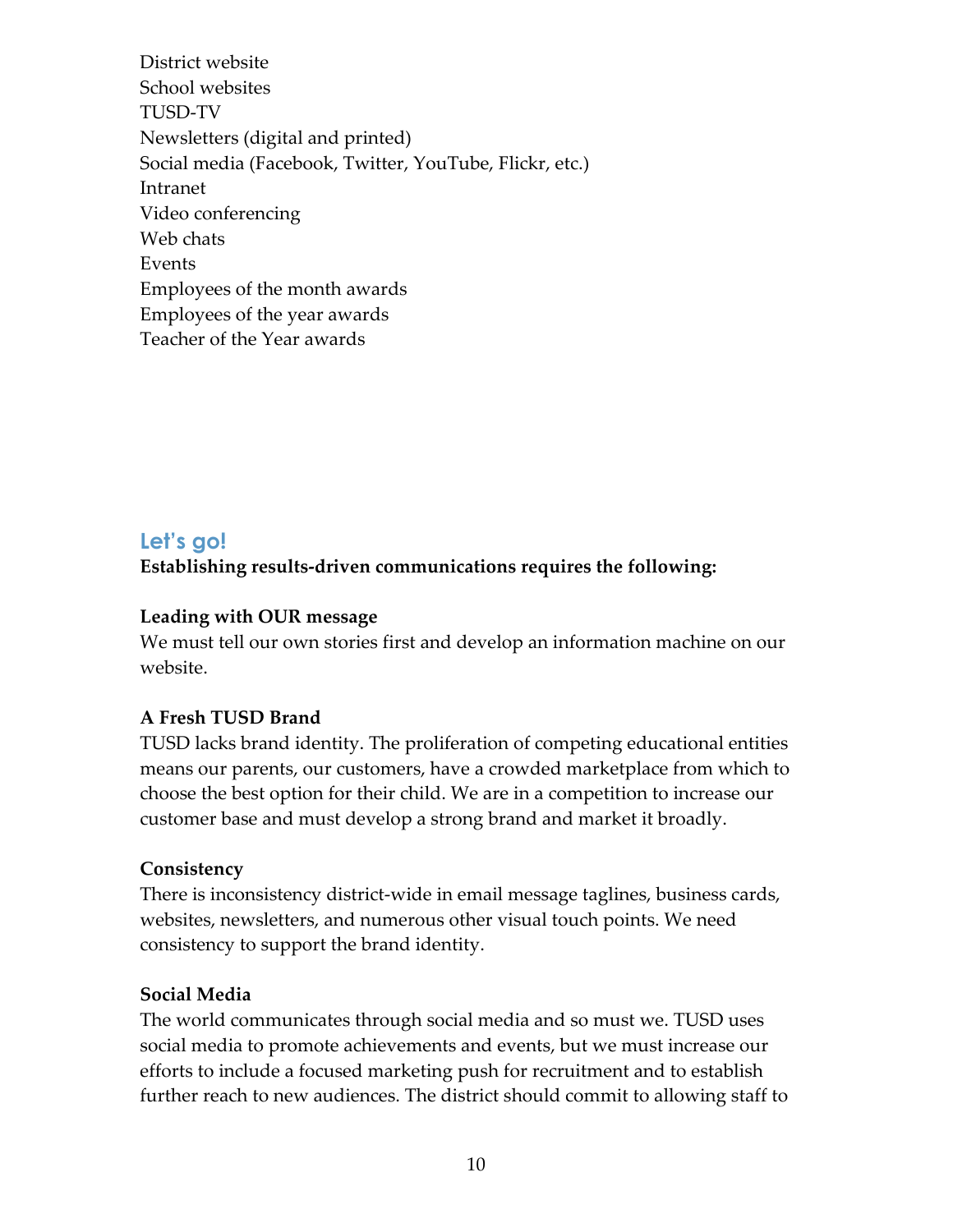access TUSD's social media channels at their worksites to facilitate internal communications.

## **Face Time**

We need to develop opportunities to have staff participate in and attend our events and community events to foster relationship building.

#### **Events**

Civic events are a good way to keep our brand front and center for the public. The district needs to invest in some road-show materials to make it easy to participate in major community events. To ensure that the public is receiving the same brand message, there should be a review of all materials being used at major events, updated talking points presented to those working the events, and an effort to bring attention to the district's participation at an event to attract the public – such as "Please stop by our booth at the street fair to learn more about magnet schools."

## **Community engagement**

Dynamic and consistent interaction with the public is key toward improving perceptions. We must identify engagement opportunities that can be launched throughout the year that will allow people to get involved in shaping the district and the voices in our community to be heard.

## **Recommended frequency of messaging:**

Daily: External websites, FB, Twitter

Weekly: Intranet

Monthly: Community engagement, school newsletters, district newsletter Quarterly: Printed newsletter for parents

Annually: TUSD magazine (Full color, glossy publication that features district achievements, columns from leadership, photo spreads, etc.)

## **Recommended actions:**

• Redesign the district website to improve information capabilities and promotional messaging

- Redesign all school websites to reflect the district brand and to ensure that a consistent level of information, navigation, and interactivity is maintained
- Prioritize messaging to focus on strategic needs
- Identify and train appropriate school site employees to make better use of websites and other information tools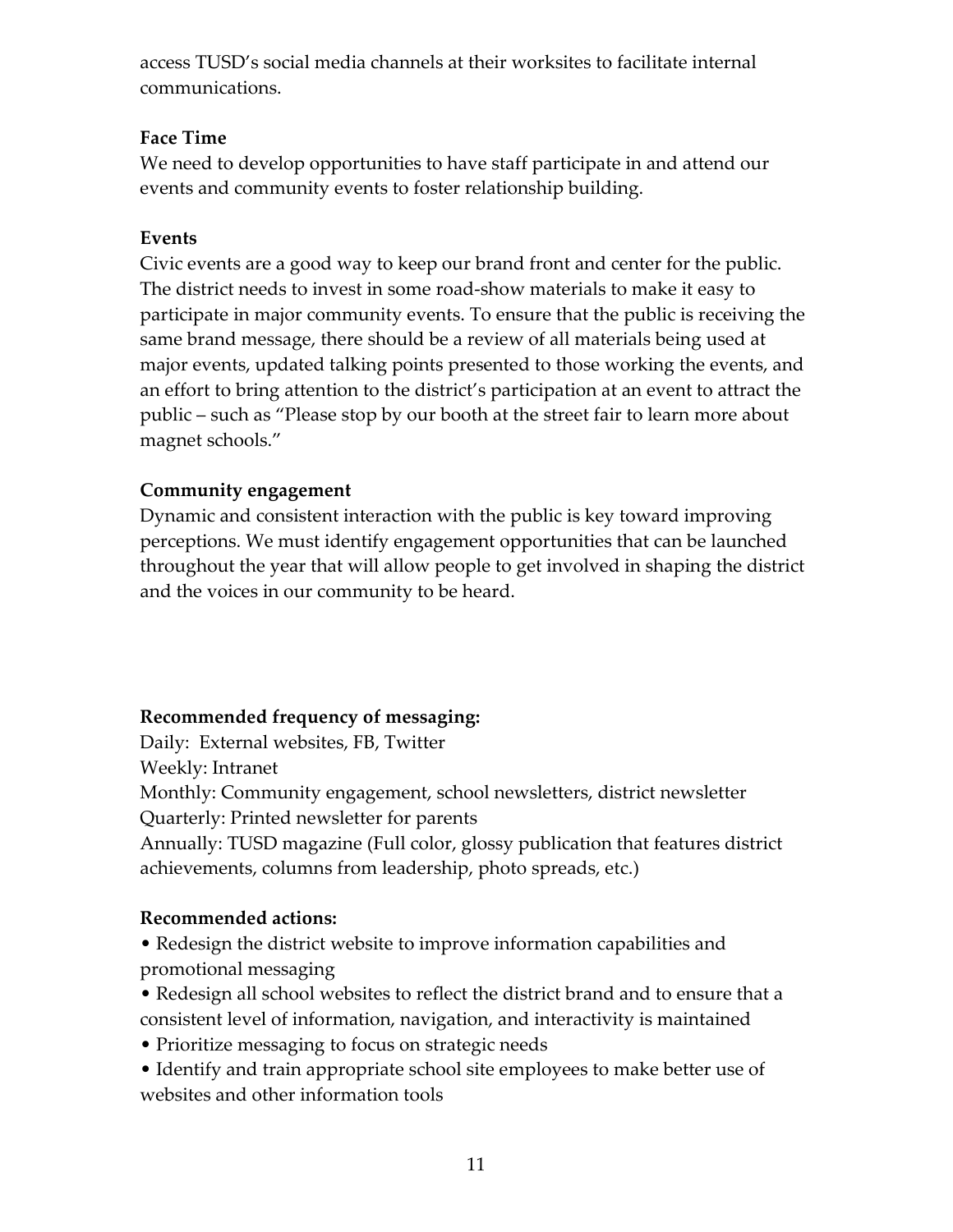#### **Resources needed to accomplish communications goals:**

**•** Communications director (also acts as media relations director/content editor/event coordinator)

- Writers (also act as social media editor/assistant content editor)
- Multimedia producer (also acts as TV studio manager/multimedia trainer)
- Videographer/photographer
- Web designer
- Web editor
- Graphic designer (also acts as commercial artist)
- Administrative assistant
- Multimedia tech

## **Communications Plan Rollout\***

#### **First Phase**

**Step 1** 

• District website redesign – Content management system, archives, photo galleries, video imbed, robust district calendar, interactive features, and deep content. **Release RFP in Oct/Nov 2012. Launch site in SY 2013-14.** 

• Centralize and grow email database for messaging purposes: Parents, community members, and business community. **Complete first phase by May 2013.** 

• Develop marketing plan to support efforts to increase student enrollment. **Release RFP in October 2012. Launch plan in early 2013.** 

• Establish communications advisory group. **Completed by April 2013.**

#### **Step 2**

• Develop district newsletter – Monthly messaging about district initiatives, superintendent letter, highlights from schools, parent column, student leaders blog. **Launch initial newsletter Spring 2013. More robust newsletter Fall 2013.** 

• Establish strategic messaging opportunities for TUSD–TV. **Begin testing by March 2013.** 

#### **Ongoing**

• Upgrade content on school websites.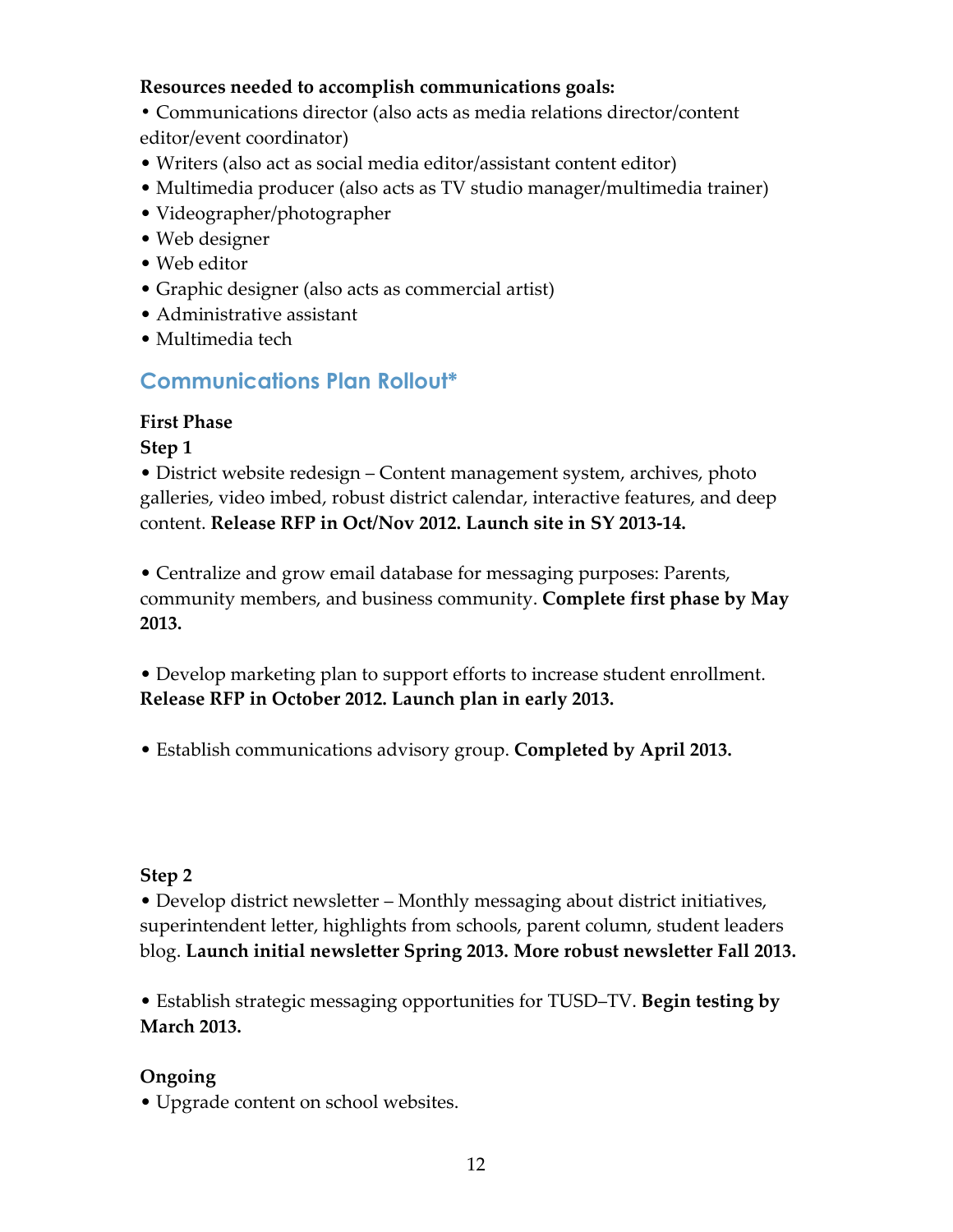• Facilitate relationships with staff, media, and the public.

## **Second Phase**

• Mass outbound messaging capability/emergency messaging. **Launch SY 2013- 14.** 

• Redesign of school websites – Content management systems to facilitate ease of messaging and marketing for school communities. **Launch SY 2014-15.**

## **Ongoing**

- Investigate honors and awards opportunities
- Identify avenues for staff training and coaching

\*The rollout of many elements of the communications plan is dependent on the launch of the district website and available resources for ongoing needs.

# **Advertising**

The district needs to assess monetization opportunities from advertising. Advertising on the website, e-newsletter, and through other channels should be considered. Revenues can support additional messaging and may be the best stream of funding for the production of printed materials, which are more costly.

## **Marketing & brand identity**

It is recommended that the district work with marketing professionals in the community to develop a new brand identity that will support improving public perception and increase student enrollment.

A marketing plan would encompass the specific needs and requirements of the communications, desegregation, and magnet school departments.

A comprehensive plan that results in a cohesive voice and message for the district is key toward ensuring stakeholders have a clear understanding of who we are, what we do, and where we're going as the region's largest educational entity.

# **A strong foundation**

The Communications Department team and Technology Services team are working collaboratively to develop the number one most important tool to support credible and robust messaging: a new district website.